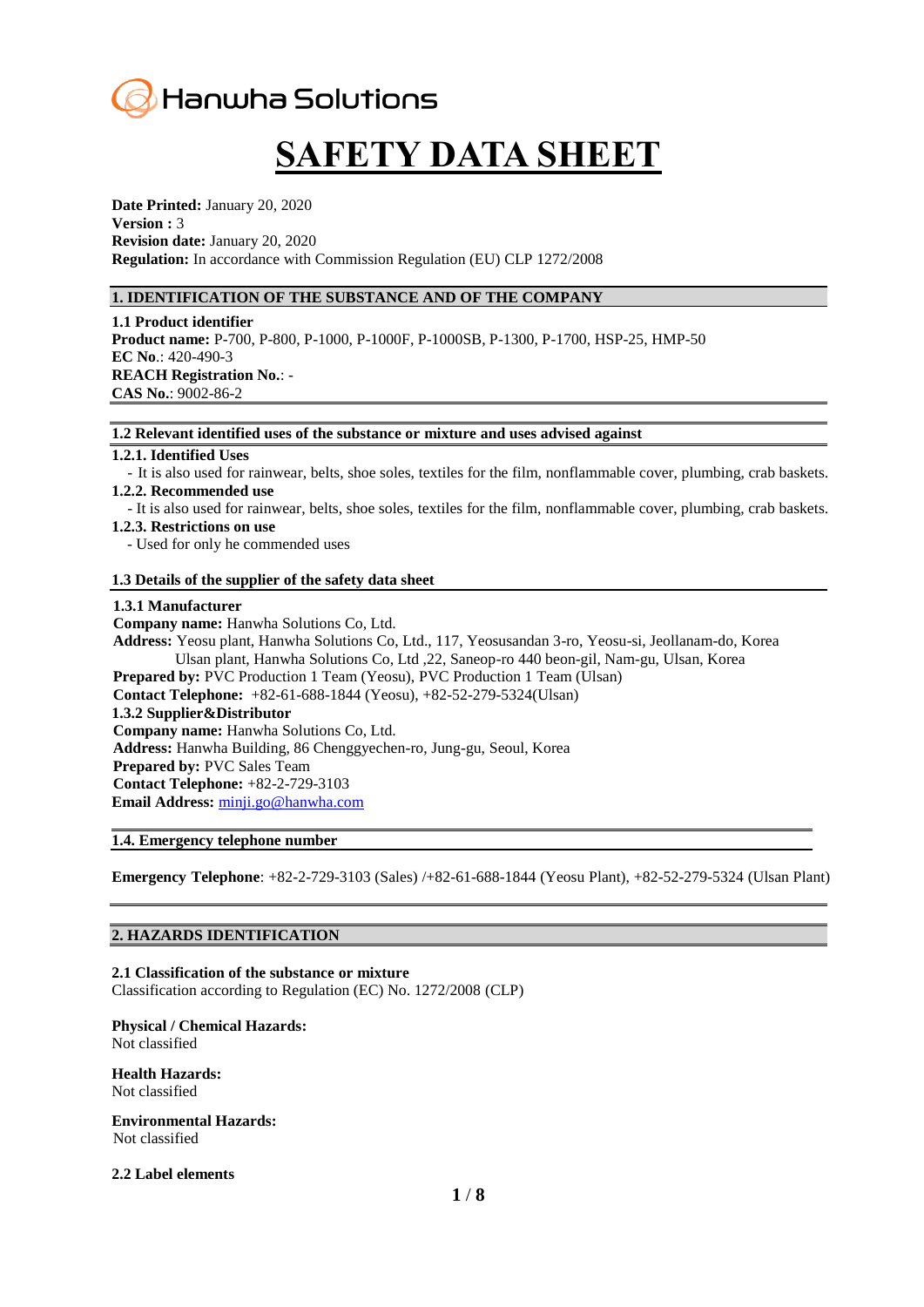

**Hazard pictograms:** Not applicable **Signal word:** Not applicable **Hazard statement:** Not applicable **Additional precautionary statements:** Not applicable

- **Precautionary statements**
- **Precaution**: Not applicable
- **Treatment**: Not applicable
- **Storage**: Not applicable
- **Disposal**: Not applicable

# **2.3 Other hazards**

 **- Additional precautionary statements:** Not applicable - **National Fire Protection Association(NFPA) Health:** 0 **Flammability:** 0 **Reactivity:** -

# **3. COMPOSITION/INFORMATION ON INGREDIENTS**

| Component          | CAS No.   | EC No.          | Conc. $\sqrt{ }$<br>$\%$ | Classification according<br>to 1272/2008/EEC | (Pre)<br>registration No. |
|--------------------|-----------|-----------------|--------------------------|----------------------------------------------|---------------------------|
| Polyvinyl chloride | 9002-86-2 | $420 - 490 - 3$ | 100                      | Not classified                               | 01-2119458772-30-0000     |

**\*Under EU REACH regulation, monomers in Polyvinyl chloride copolymer are (pre)registered.**

# **4. FIRST AID MEASURES**

# **4.1 Description of first aid measures**

| 4.1.1. General<br>information:<br>Remove soiled or soaked clothing immediately, do not allow to dry.<br>Adhere to personal protective measures when giving first aid.                                                                                                                                                                                                                  |
|----------------------------------------------------------------------------------------------------------------------------------------------------------------------------------------------------------------------------------------------------------------------------------------------------------------------------------------------------------------------------------------|
| Clean body thoroughly (Bad, shower).                                                                                                                                                                                                                                                                                                                                                   |
| 4.1.2. Following<br>Move to fresh<br>inhalation:<br>Specific medical treatment is urgent.<br>Oxygen or arti<br>Move victim to fresh air.<br>Victim to lie d<br>Give artificial respiration if victim is not breathing.<br>Call a physicia<br>Administer oxygen if breathing is difficult.                                                                                              |
| 4.1.3. Following<br>Take off conta<br>In case of contact with substance, immediately flush skin with running water at least 20<br>skin contact:<br>Wash off imm<br>minutes.<br>Keep warm an<br>Remove and isolate contaminated clothing and shoes.<br>Call a physicia<br>Wash contaminated clothing and shoes before reuse.<br>Wash contami<br>Get immediate medical advice/attention. |
| 4.1.4. Following<br>In case of contact with substance, immediately flush eyes with running water at least 20<br>eye contact:<br>minutes.<br>Get immediate medical advice/attention.                                                                                                                                                                                                    |
| 4.1.5. Following<br>Do not let him/her eat anything, if unconscious.<br>ingestion:<br>Get immediate medical advice/attention.                                                                                                                                                                                                                                                          |

# **4.1.5. Self-protection**

**of the first aider:** First aider : Pay attention to self-protection!

#### **4.2 Most important symptoms and effects, both acute and delay Acute effects :**

- Symptoms and effect : None known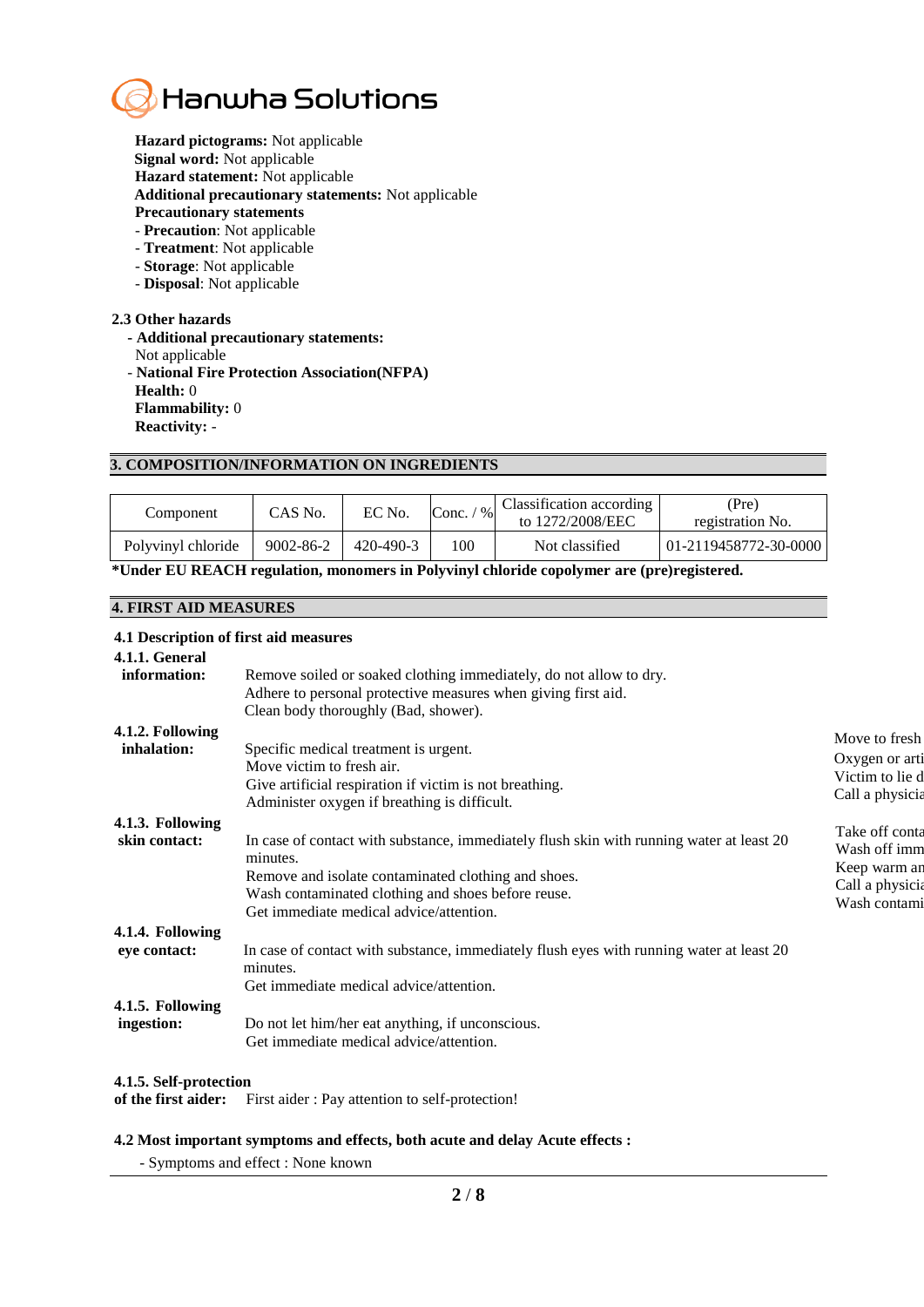

# **4.3 Indication of immediate medical attention and notes for physician**

-Ensure that medical personnel are aware of the material(s) involved and take precautions to protect themselves.

# **5. FIRE-FIGHTING MEASURES**

# **5.1 Extinguishing media**

- Suitable extinguishing media: Use regular foam, water, carbon dioxide, dry fire extinguisher when fighting fires involving this material.
- Unsuitable extinguishing media: Not available

## **5.2 Special hazards arising from the substance or mixture**

- Thermal decomposition products: halogen compound, carbon oxides, hydrogen chloride, carbon monoxide, carbon dioxide
- Dust may form explosive mixtures with air.
- May be ignited by heat, sparks or flames.
- Containers may explode when heated.
- Some of these materials may burn, but none ignite readily.
- Fire will produce irritating and/or toxic gases.
- If inhaled, may be harmful.

# **5.3 Advice for firefighters**

- Dike fire-control water for later disposal; do not scatter the material.
- Move containers from fire area if you can do it without risk.

# **6. ACCIDENTAL RELEASE MEASURES**

# **6.1 Personal precautions, protective equipment and emergency procedures**

- Absorb spills with inert material (e.g., dry sand or earth), then place in a chemical waste container.
- Eliminate all ignition sources.
- Stop leak if you can do it without risk.
- Please note that materials and conditions to avoid.
- Ventilate the area.
- Do not touch or walk through spilled material.
- Prevent dust cloud.

# **6.2 Environmental precautions**

- Prevent entry into waterways, sewers, basements or confined areas.

# **6.3 The methods of purification and removal**

- Small Spill; Flush area with flooding quantities of water. And take up with sand or other non-combustible absorbent material and place into containers for later disposal.
- Large Spill; Dike far ahead of liquid spill for later disposal.
- With clean shovel place material into clean, dry container and cover loosely; move containers from spill area.

# **7. HANDLING AND STORAGE**

# **7.1 Precautions for safe handling**

- Please note that materials and conditions to avoid.
- Wash your hands thoroughly after handling.
- Please work with reference to engineering controls and personal protective equipment.\
- The temperature of the substance must be maintained at or below the '49℃ ' at all times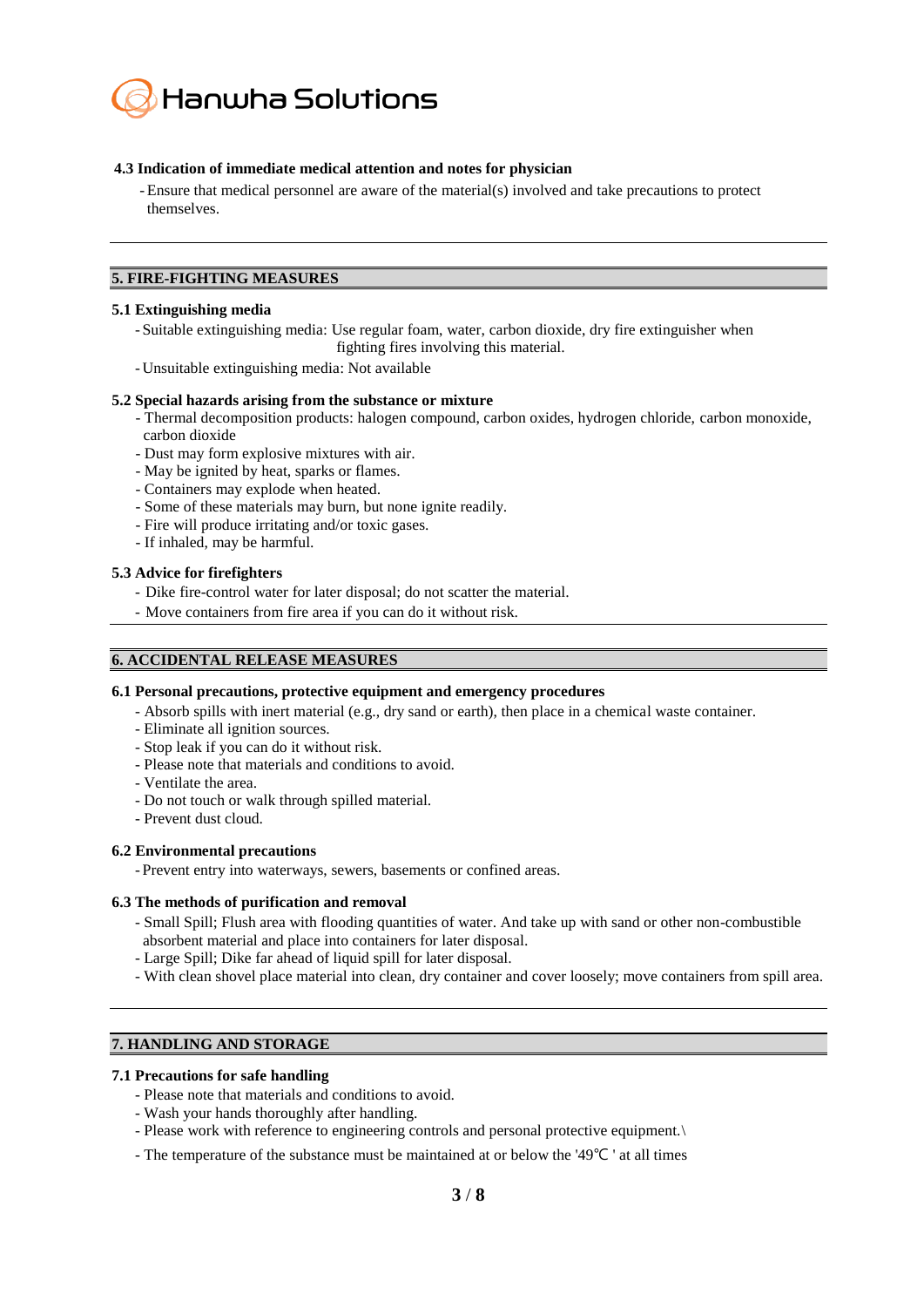

# **7.2 Conditions for safe storage, including any incompatibilities**

- Protect from sunlight and store in a closed container.
- Store in cool and dry place.
- Please note that there are materials and conditions to avoid.

# **8. EXPOSURE CONTROLS / PERSONAL PROTECTION**

# **8.1 Control parameters**

#### **Occupational Exposure limits**

# **ο EU regulation:**

- **-** Switzerland: TWA=3mg/m<sup>3</sup> [MAK] (respirable dust)
- **-** United Kingdom: TWA=10mg/m<sup>3</sup> (inhalable dust); 4mg/m<sup>3</sup> (respirable dust)

# $STEL=30mg/m<sup>3</sup>$  (calculated, inhalable dust);  $12mg/m<sup>3</sup>$  (calculated, respirable dust)

- Czech Republic: TWA= $5mg/m^3$  (dust)
- **ο U.S regulation :** 
	- **-** NIOSH: Not available
	- **-** OSHA: Not available
- **ο ACGIH:** TWA=1mg/m<sup>3</sup> (respirable fraction)
- **ο Biological exposure index:** Not available

#### **ο Others:**

- China: TWA=5mg/m<sup>3</sup> (total dust), STEL=10mg/m3 (total dust)
- Japan: TWA=  $4mg/m^3$  OEL (Class 2 Dust, total dust);  $1mg/m^3$  OEL (Class 2 Dust, respirable dust)
- South Africa: TWA=  $10$ mg/m<sup>3</sup> (total inhalable dust);  $5$ mg/m<sup>3</sup> (respirable dust)
- **ο DNELs, PNECs:** Not available

#### **8.2 Exposure controls**

#### **Appropriate engineering controls:**

- Use process enclosures, local exhaust ventilation, or other engineering controls to control airborne levels below recommended exposure limits.

#### **Individual protection measures, such as personal protective equipment:**

**Respiratory protection:**

- Use an air purifying (A/P) filter respirator for organic vapour and harmful dust in order to avoid inhalation of dust.

#### **Eye protection:**

- Wear safety goggles as follow if eye irritation or other disorder occur.
- ; In case of gaseous state organic material: enclosed safety goggles
- ; In case of vapour state organic material: safety goggles or breathable safety goggles
- ; In case of particulate material: breathable safety goggles

# **Hand protection:**

- Wear appropriate protective gloves by considering physical and chemical properties of chemicals.

# **Body protection:**

- Wear appropriate protective clothing by considering physical and chemical properties of chemicals.

#### **9. PHYSICAL AND CHEMICAL PROPERTIES**

# **9.1 Information on basic physical and chemical properties**

| Appearance                                |                 |
|-------------------------------------------|-----------------|
| <b>Description:</b>                       | Solid           |
| Color:                                    | white           |
| Odor:                                     | <b>Odorless</b> |
| Odor threshold:                           | Not available   |
| pH:                                       | Not available   |
| Melting point/freezing point :            | 302 $\degree$ C |
| Initial boiling point and boiling range : | Not available   |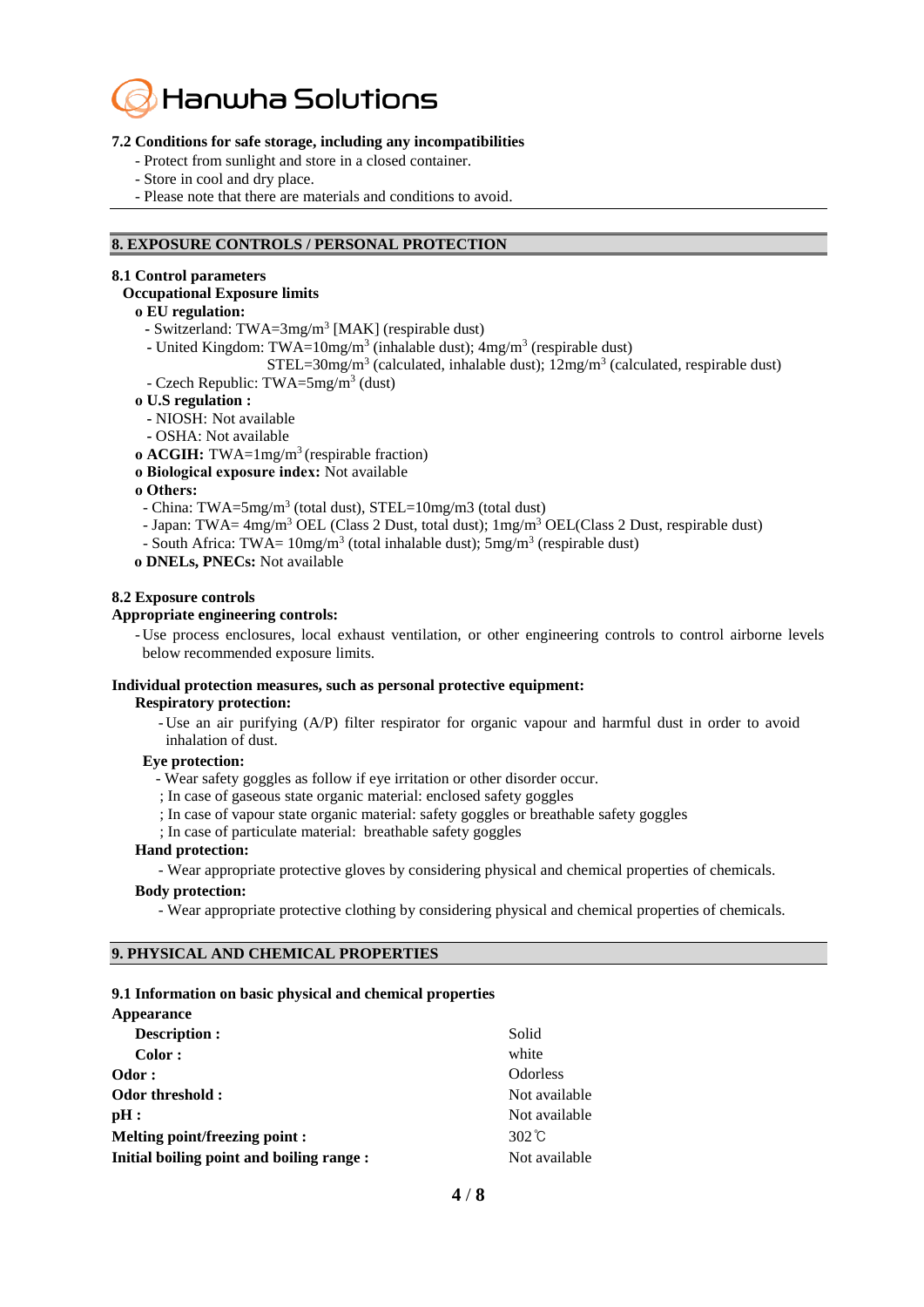

| <b>Flash point:</b>                             | $391^\circ$ C                                 |
|-------------------------------------------------|-----------------------------------------------|
| <b>Evaporation rate:</b>                        | Not available                                 |
| Flammability (solid, gas):                      | Not available                                 |
| Upper/lower flammability or explosive limits :  | Not available                                 |
| Vapor pressure :                                | Not available                                 |
| Vapor density:                                  | Not available                                 |
| <b>Relative density:</b>                        | $1.406$ g/cm <sup>3</sup> (25 <sup>°</sup> C) |
| Solubility(ies):                                | Insolubility                                  |
| <b>Partition coefficient: n-octanol/water :</b> | Not available                                 |
| Auto-ignition temperature :                     | $435^{\circ}$ C                               |
| Decomposition temperature :                     | Not available                                 |
| Viscosity:                                      | Not available                                 |
| <b>Explosive properties:</b>                    | Not available                                 |
| Oxidising properties :                          | Not available                                 |
| Molecular weight :                              | $60,000 - 150,000$ g/mol                      |

# **10. STABILITY AND REACTIVITY**

# **10.1 Reactivity/Chemical stability/Possibility of hazardous reactions**

- Stable under normal conditions.
- No dangerous reaction under conditions of normal use.

# **10.2 Conditions to avoid**

- Keep away from heat/sparks/open flames/hot surfaces.
- Avoid contact with incompatible materials.

#### **10.3 Incompatible materials**

- Strong oxidizing agent

# **10.4 Hazardous decomposition products**

- Hydrogen compound, carbon oxides, hydrogen chloride, carbon monoxide, carbon dioxide

 $\mathbf{N}$ 

# **11. TOXICOLOGICAL INFORMATION**

| 11.1 Information on toxicological effects |               |  |
|-------------------------------------------|---------------|--|
| (a) Acute toxicity                        | Not available |  |
| Oral                                      | Not available |  |
| Dermal                                    | Not available |  |
| Inhalation                                | Not available |  |
| (b) Skin Corrosion/ Irritation            | Not available |  |
| (c) Serious Eye Damage/<br>Irritation     | Not available |  |
| (d) Respiratory sensitization             | Not available |  |
| (e) Skin Sensitization                    | Not available |  |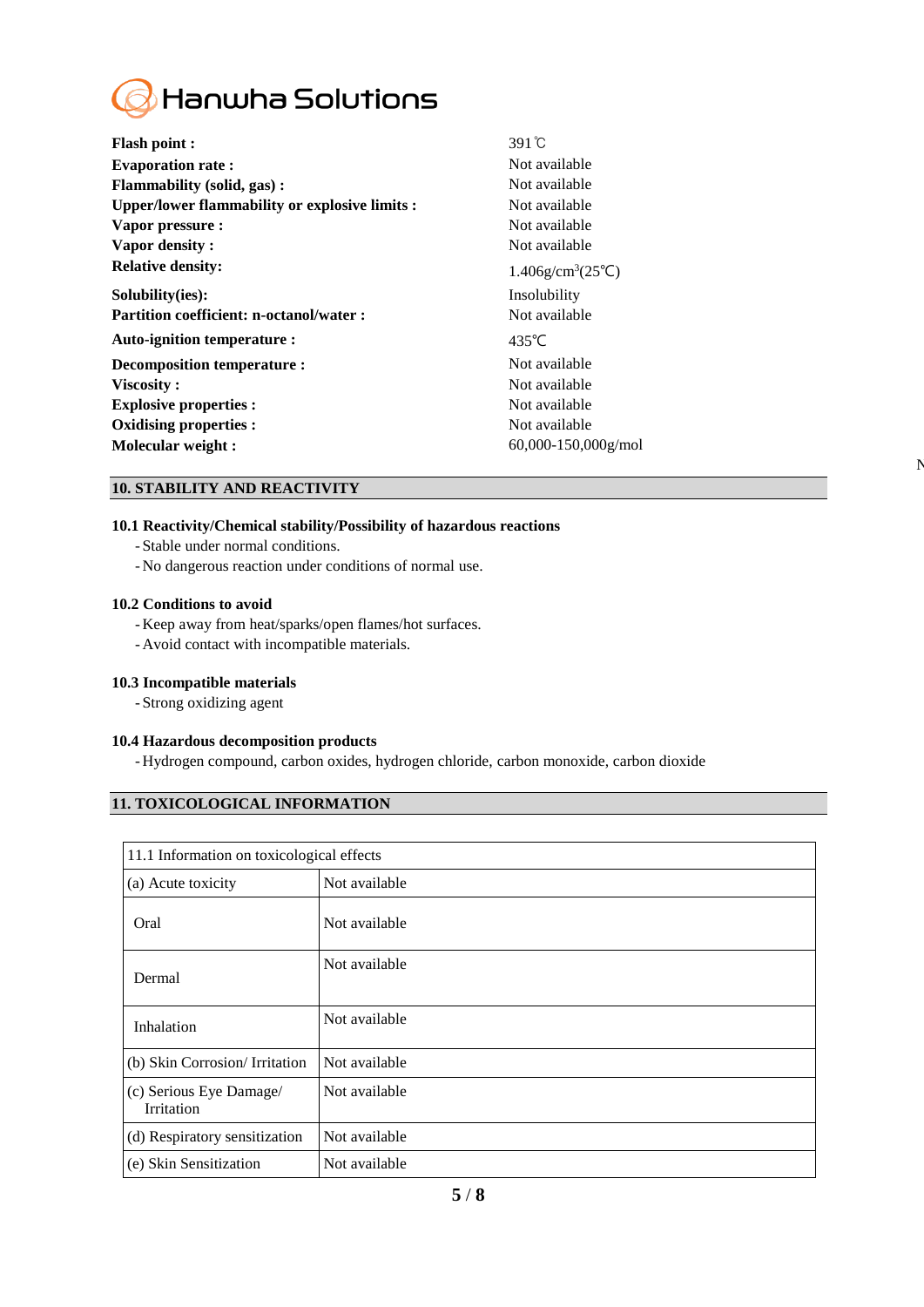

|                                                         | Not classified                                                                                                                                                                        |
|---------------------------------------------------------|---------------------------------------------------------------------------------------------------------------------------------------------------------------------------------------|
| (f) Carcinogenicity                                     | IARC : Group 3<br>ACGIH: A4                                                                                                                                                           |
|                                                         | Not classified                                                                                                                                                                        |
| (g) Mutagenicity                                        | <i>In vitro</i> : Ames test (S. typhimurium) with/ without metabolic activation:<br>Negative                                                                                          |
| (h) Reproductive toxicity                               | Not available                                                                                                                                                                         |
| (i) Specific target organ<br>toxicity (single exposure) | Not available                                                                                                                                                                         |
|                                                         | In rats, inhalation of fumes from heated polyvinyl chloride produced<br>interstitial edema, as well as focal bronchial and inter-alveolar hemorrhage in<br>the lungs of some animals. |
| (j) Specific target organ<br>toxicity (repeat exposure) | Not available                                                                                                                                                                         |
|                                                         | Pulmonary response was in the form of acite inflammatory changes during the<br>early stages of dust burden, followed by the development of granulomatous<br>lesions.                  |
| (k) Aspiration Hazard                                   | Not available                                                                                                                                                                         |

# **12. ECOLOGICAL INFORMATION**

| 12.1 Toxicity                                 | Not available   |
|-----------------------------------------------|-----------------|
| Acute toxicity                                | Not available   |
| Chronic toxicity                              | Not available   |
| 12.2 Persistence and<br>degradability         | Not available   |
| 12.3Bioaccumulative<br>potential              | Not available   |
| 12.4 Mobility in soil                         | Not available   |
| 12.5 Results of PBT<br>and vPvB<br>assessment | Not available   |
| 12.6 Hazardous to<br>the ozone layer          | Not classified  |
| 12.7 Other adverse<br>effects                 | - Not available |

# **13. DISPOSAL CONSIDERATIONS**

# **13.1 Waste treatment methods**

Waste disposal according to directive 2008/98/EC, covering waste and dangerous waste.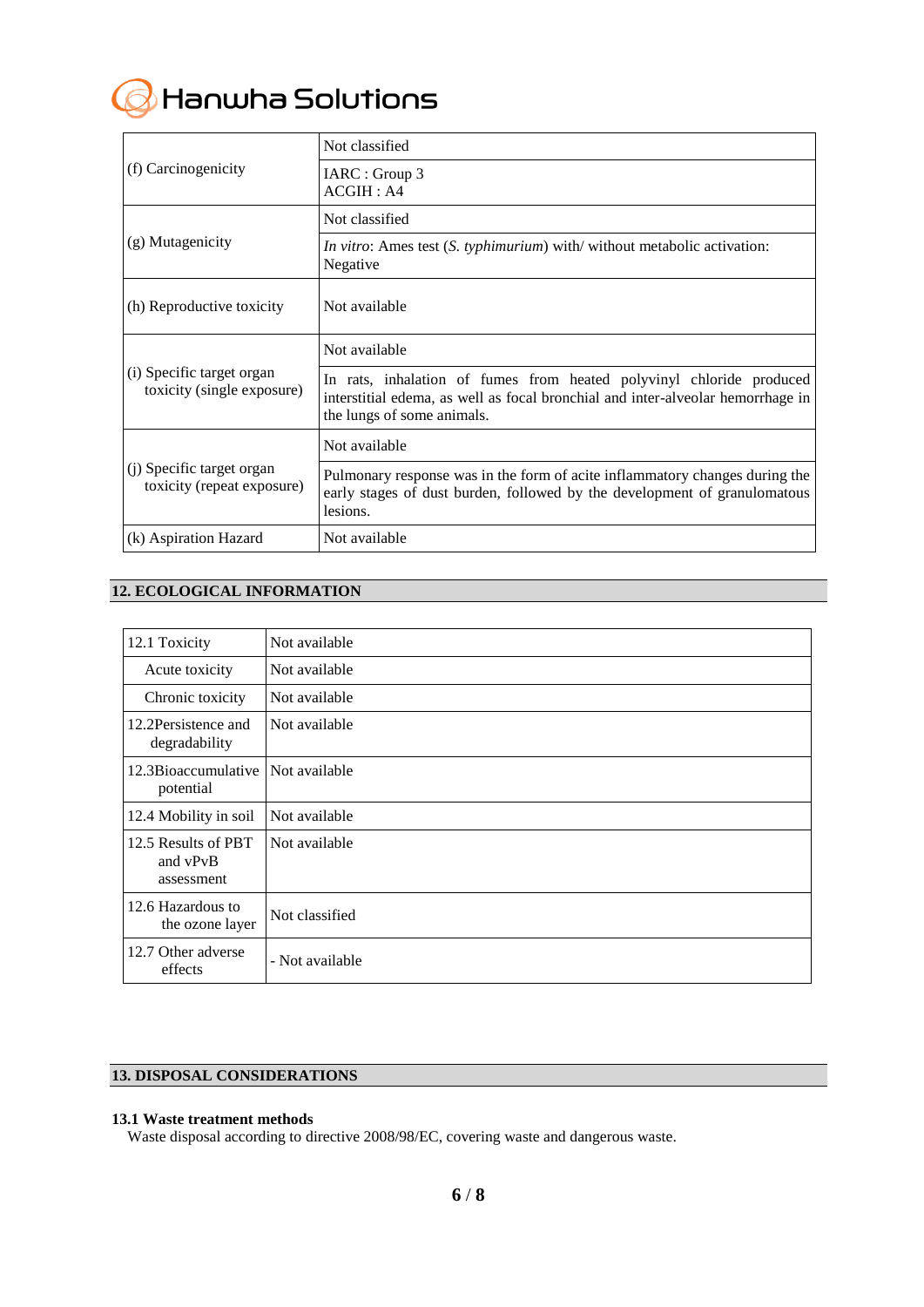

# **13.1.1 Product/Packaging disposal:**

- List of proposed waste codes/waste designations in accordance with EWC.
- Waste must be disposed of in line with local regulations. Waste codes should be assigned by the user, preferably in discussion with the waste disposal authorities.

#### **13.1.2 Waste treatment-relevant information:**

Waste must be disposed of in accordance with directive 2008/98/EC.

#### **13.1.3 Sewage disposal-relevant information:**

Release to the environment or sewage system is prohibited. Must be treated as hazardous waste.

#### **13.1.4 Other disposal recommendations:** Not available

# **14. TRANSPORT INFORMATION**

# **14.1 UN No.:** Not applicable

#### **14.2 UN Proper shipping name:** Not applicable

# **14.3 Transport Hazard class**

ADR: Not applicable IMDG: Not applicable ICAO/IATA: Not applicable RID: Not applicable

#### **14.4 Packing group:** Not applicable

#### **14.5 Environmental hazards:** Not applicable

**14.6 Special precautions for user**

**in case of fire:** Not applicable **in case of leakage:** Not applicable

#### **15. REGULATORY INFORMATION**

**15.1 Safety, health and environmental regulation/legislation specific for the substance or mixture**

#### **EU Regulatory Information**

- **EU classification** 
	- **EU 1272/2008(CLP) Classification:** Not classified  **Risk phrases:** Not classified  **Safety phrases:** Not classified **EU SVHC list**: Not regulated **EU Authorization list**: Not regulated **EU Restriction list**: Not regulated  **Waste Framework Directive 2008/98/EC:** Hazardous waste

#### **Foreign Inventory Status**

- Korea management information: Existing Chemical Substance (KE-29063)
- **-** U.S.A management information: Section 8(b) Inventory (TSCA): Present
- European List of Notified Chemical Substances (ELINCS)): Present (420-490-3)

- Japan management information: Existing and New Chemical Substances (ENCS): Present

((6)-66, (6)-67, (6)-76, (6)-1633)

- China management information: Inventory of Existing Chemical Substances (IECSC): Present (21446)
- Australia management information: Inventory of Chemical Substances (AICS): Present
- Canada management information: Domestic Substances List (DSL): Present